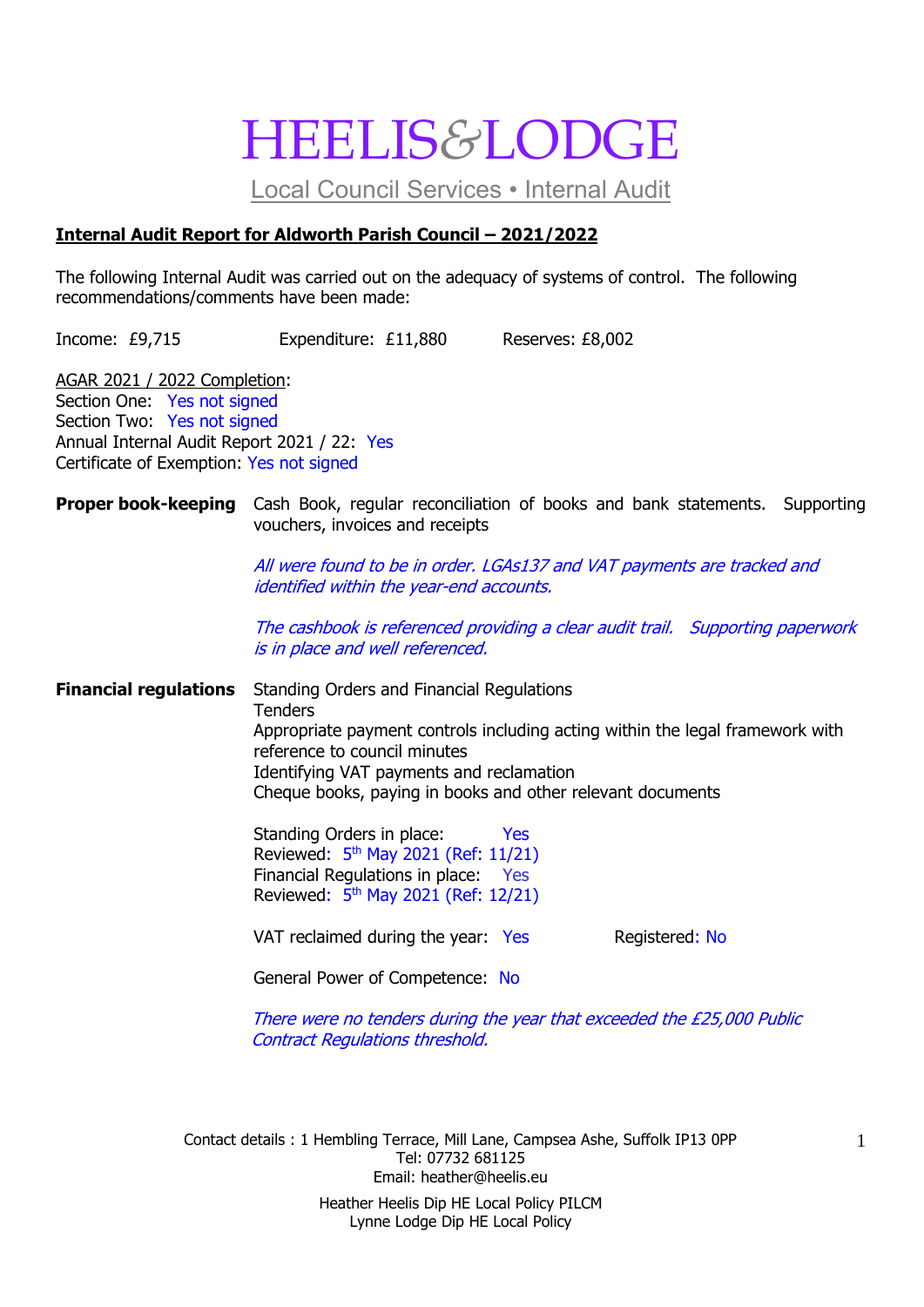#### **Risk Assessment** Appropriate procedures in place for the activities of the council Compliance with Data Protection regulations

Risk Assessment document in place: Yes Data Protection registration: Yes – ZB020004 Expiry 17/03/2023

#### **Data Protection**

The General Data Protection Regulations have changed and the new Regulations came into force on 25 May 2018. It is likely that this will affect the way in which the Council handles its data. Due to the financial risk associated with the General Data Protection Regulations, the Council have included this in their Risk Assessment.

Privacy Policy published: Yes

Insurance was in place for the year of audit. The Risk Assessment, including Internal Controls, were reviewed at a meeting held on 16th March 2022 (Ref: 132/22).

The Council have good internal financial controls in place. The Clerk provides financial reports to council meetings. Councillors are provided with information to enable them to make informed decisions.

The annual play area inspection has been undertaken during the year and the inspection report was reviewed at the council meeting on 16 th March 2022 (Ref: 128/22).

Fidelity Cover: £150,000

The level of Fidelity cover is within the recommended guidelines of year-end balances plus 50% of the precept.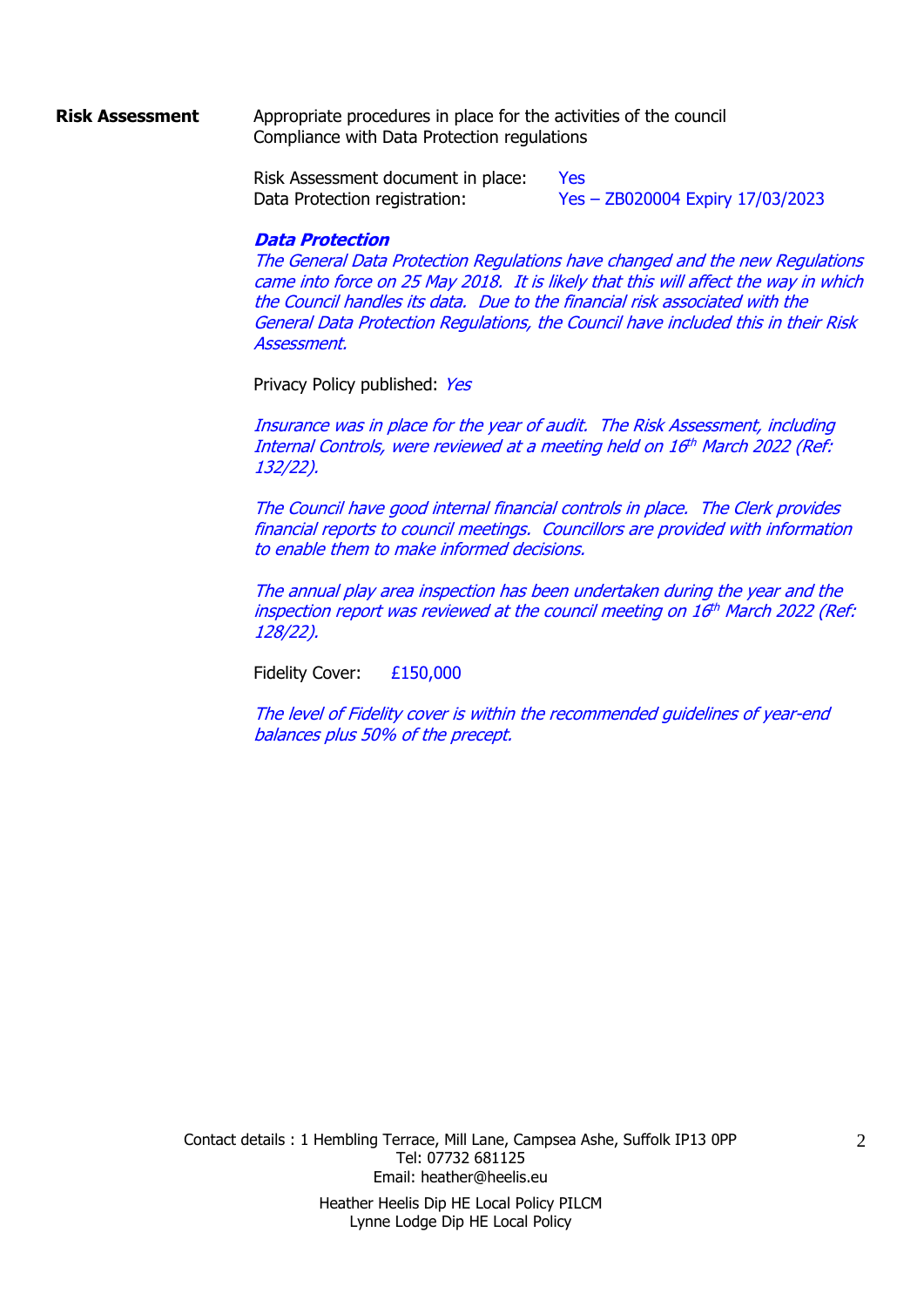**Transparency** Under the **Transparency code for smaller authorities**, smaller councils with income/expenditure under £25,000 should publish on their website from 1 April 2015:

> Smaller Council: Yes Website: www.aldworth-pc.gov.uk

- a) all items of expenditure above £100 Published – Yes – contained within the minutes
- b) annual governance statement (By 1 July) 2021 Annual Return, Section One Published – Yes
- c) end of year accounts (By 1 July) 2021 Annual Return, Section Two Published – Yes
- d) internal audit report (By 1 July) 2021 Annual Return, Section Four Published – Yes
- e) list of councillor or member responsibilities Published – Yes
- f) the details of public land and building assets (By 1 July) Published – Yes
- g) minutes, agendas and meeting papers of formal meetings Published – Yes

The Council have met the requirements of the Transparency Code for smaller councils.

Under **The Local Audit (Smaller Authorities) Regulations 2015 9(6 & 7)** a smaller council having certified itself as an Exempt Authority must publish on their website:

Certificate of Exemption Certificate of Exemption Published - Yes

Under **The Accounts & Audit Regulations 2015 15(2b)** councils must publish on their website:

Notice of period for the exercise of public rights Published – Yes

Period of Exercise of Public Rights

Start Date 14th June 2021 End Date 23rd July 2021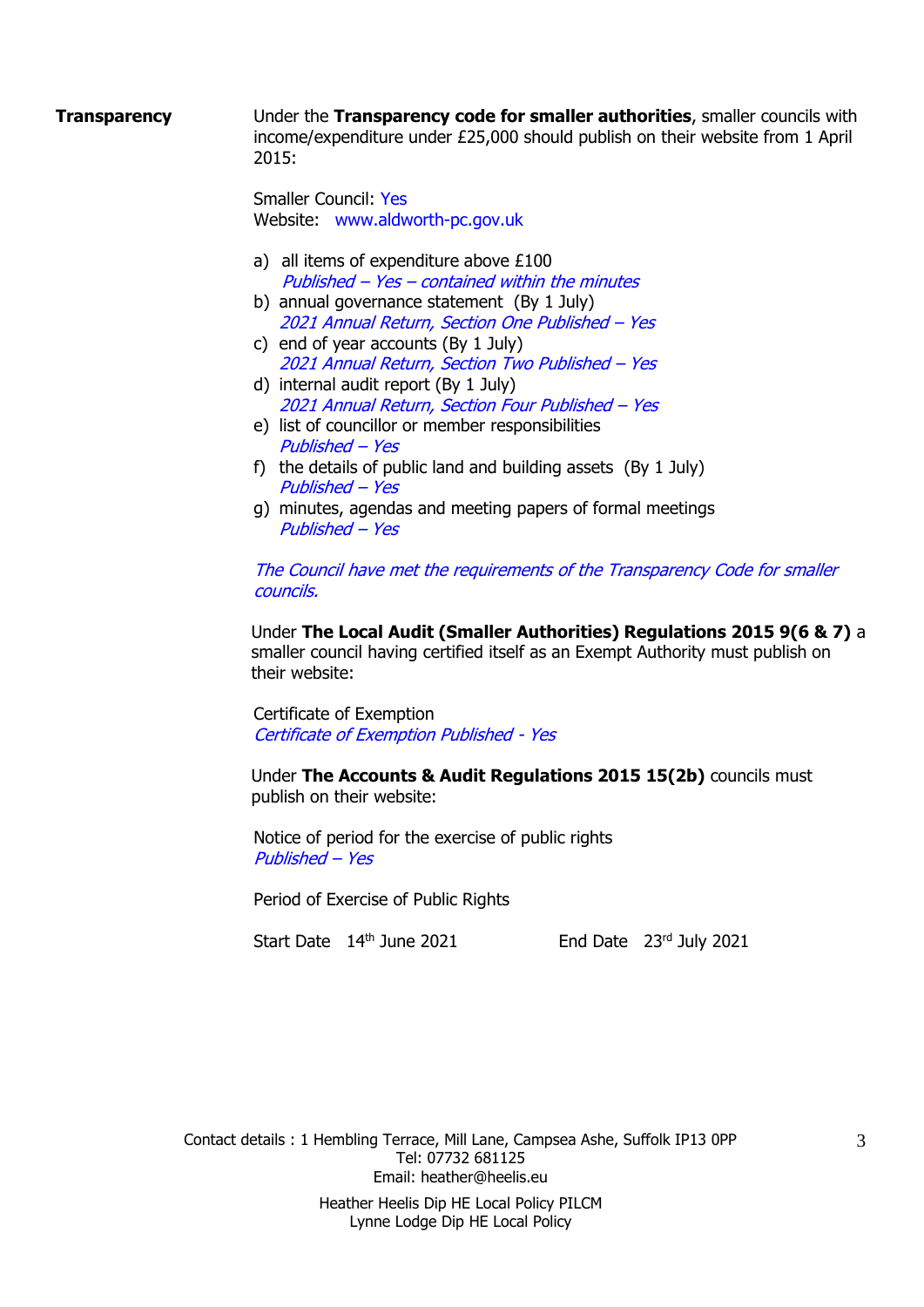**Budgetary controls** Verifying the budgetary process with reference to council minutes and supporting documents

Precept: £8,000 (2021 / 2022) Date: 18<sup>th</sup> January 2021 (Ref: 8) Precept: £8,620 (2022 / 2023) Date: 12<sup>th</sup> January 2022 (Ref: 102/22).

Good budgetary procedures are in place. The precept was agreed in full council and the precept decision and amount has been clearly minuted. The Clerk ensures the council are aware of responsibilities, commitments, forward planning and the need for adequate reserves. Budget papers are prepared to ensure councillors have sufficient information to make informed decisions. Budgets are monitored during the year.

**Income controls** Precept and other income, including credit control mechanisms

All were found to be in order. Income controls were checked and income received and banked cross-referenced with the Cash Book and bank statements.

**Petty Cash** Associated books and established system in place

A satisfactory expenses system is in place with supporting paperwork. No Petty Cash held.

**Payroll controls** PAYE and NIC in place where necessary. Compliance with Inland Revenue procedures Records relating to contracts of employment

> PAYE System in place: Yes - PAYE Tools Employer PAYE Reference: 120/GA56980 P60's issued: Yes

The Council continue to operate RTI in accordance with HMRC regulations. All supporting paperwork is in place and a P60 has been produced as part of the year-end process. The Council has not joined the LGPS / NEST pension scheme.

It is noted that the Council undertook a review of salaries at meetings held on 16th June 2021 (Ref: 038/21) and 16th March 2022 (Ref: 133/22b).

**Asset control Inspection of asset register and checks on existence of assets** Cross-checking on insurance cover

> A separate asset register is in place. Values are recorded at cost value. The total value of assets is recorded at £36,029.67. The figure in the asset register corresponds with the figure in Section 2, Box 9 of the AGAR.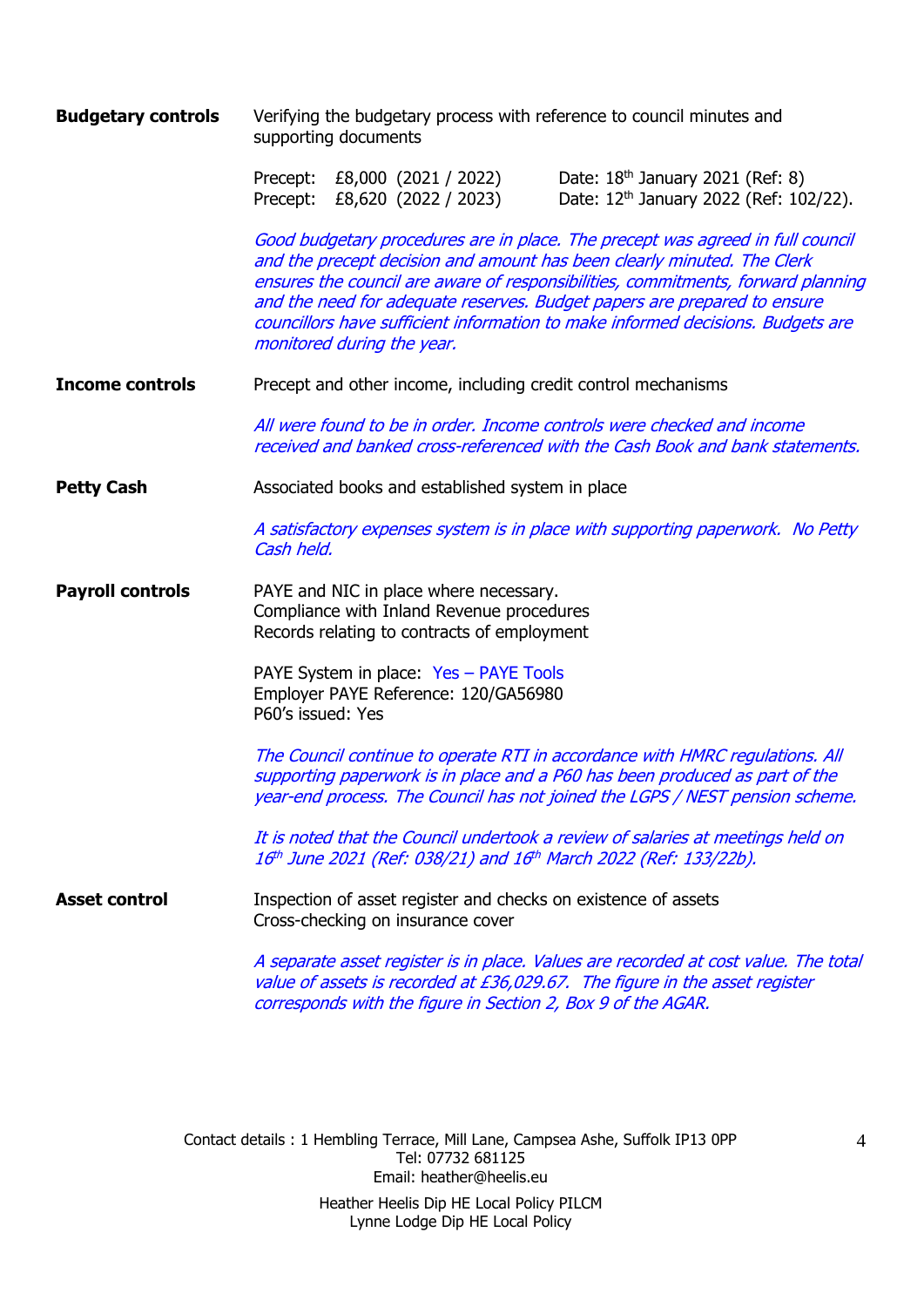#### **Bank Reconciliation** Regularly completed and cash books reconcile with bank statements

All were in order. Bank Reconciliations are carried out regularly. The bank statements reconciled with the end of year accounts and bank reconciliations for all accounts.

Reconciled Bank Balance as at 31<sup>st</sup> March 2022 was confirmed as:

Unity Current E8,002.16

**Reserves** General Reserves are reasonable for the activities of the Council Earmarked Reserves are identified

> The Council has general reserves (£2,162.71) which is 25% of the expenditure budget, and has identified earmarked reserves (£5,839.45) in their year-end accounts.

**Year-end procedures** Appropriate accounting procedures are used and can be followed through from working papers to final documents Verifying sample payments and income Checking creditors and debtors where appropriate.

End of year accounts is prepared on a Receipts & Payments basis.

- **Sole Trustee** The Council has met its responsibilities as a trustee
	- The Council is not a sole trustee.

**Internal Audit** 

**Procedures** The 2021 Internal Audit report was considered by the Council at a meeting held on 5 th Mat 2021 (Ref: 009/21a).

> A review of the effectiveness of the Internal Audit was carried out on 24th November 2021 (Ref: 085/21).

Heelis & Lodge were appointed as Internal Auditor at a meeting held on 24th November 2021 (Ref: 085/21).

**External Audit** The Council formally approved the AGAR at a meeting of the full Council held on 5 th May 2021 (Ref: 009/21)

> The Council declared themselves Exempt from External audit for the 2020-2021 financial year.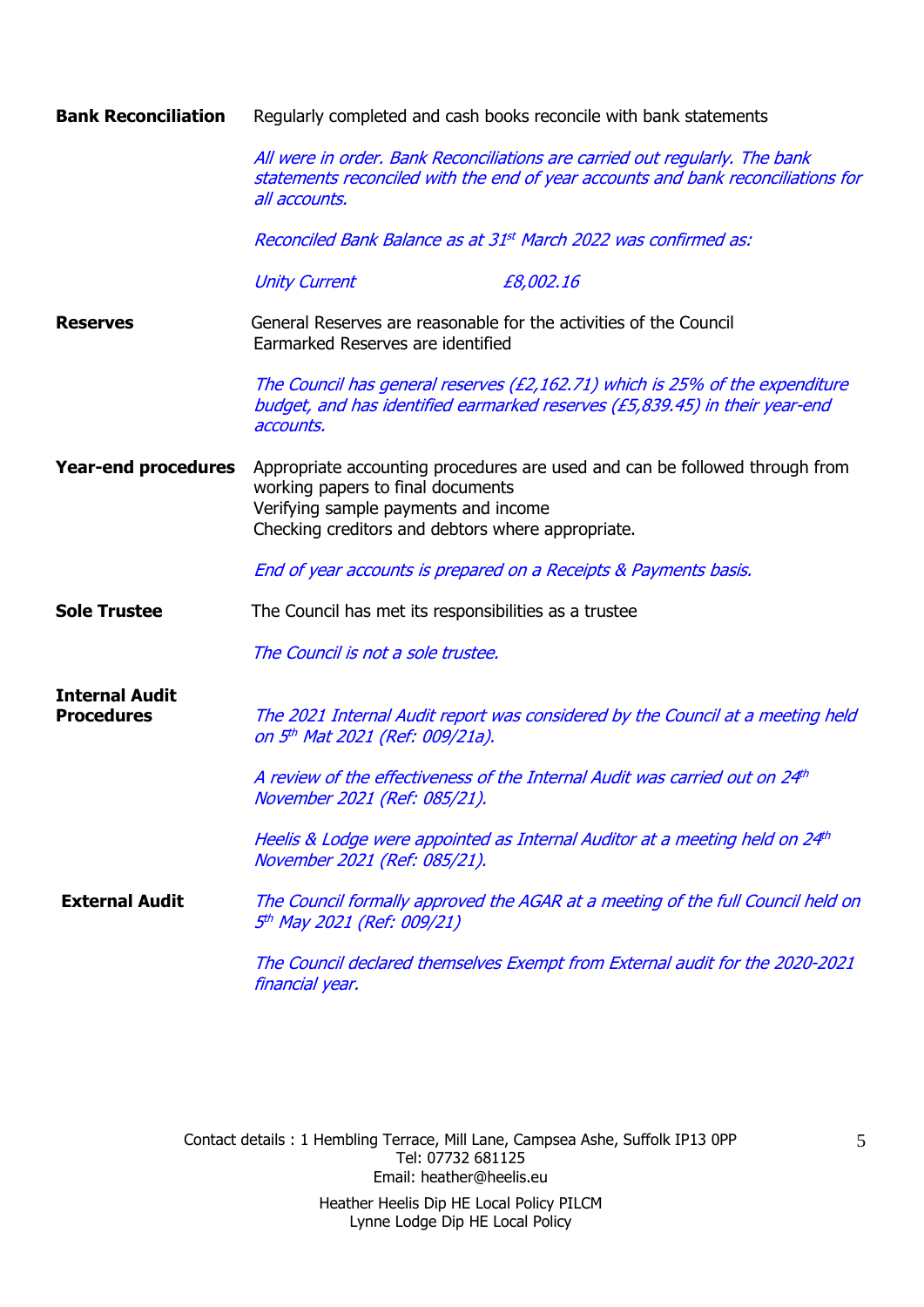#### **Additional Comments/Recommendations**

- $\triangleright$  The Annual Parish Council meeting was held on 5<sup>th</sup> May 2021. The first item of business was the Election of Chairman, in accordance with Standing Orders.
- ➢ There are no additional comments/recommendations to make in relation to this audit.
- ➢ I would like to record my appreciation to the Clerk to the Council for the quality of documentation presented in the Audit File.

Dave linimi

**Dave Crimmin PSLCC Heelis & Lodge** 12th April 2022